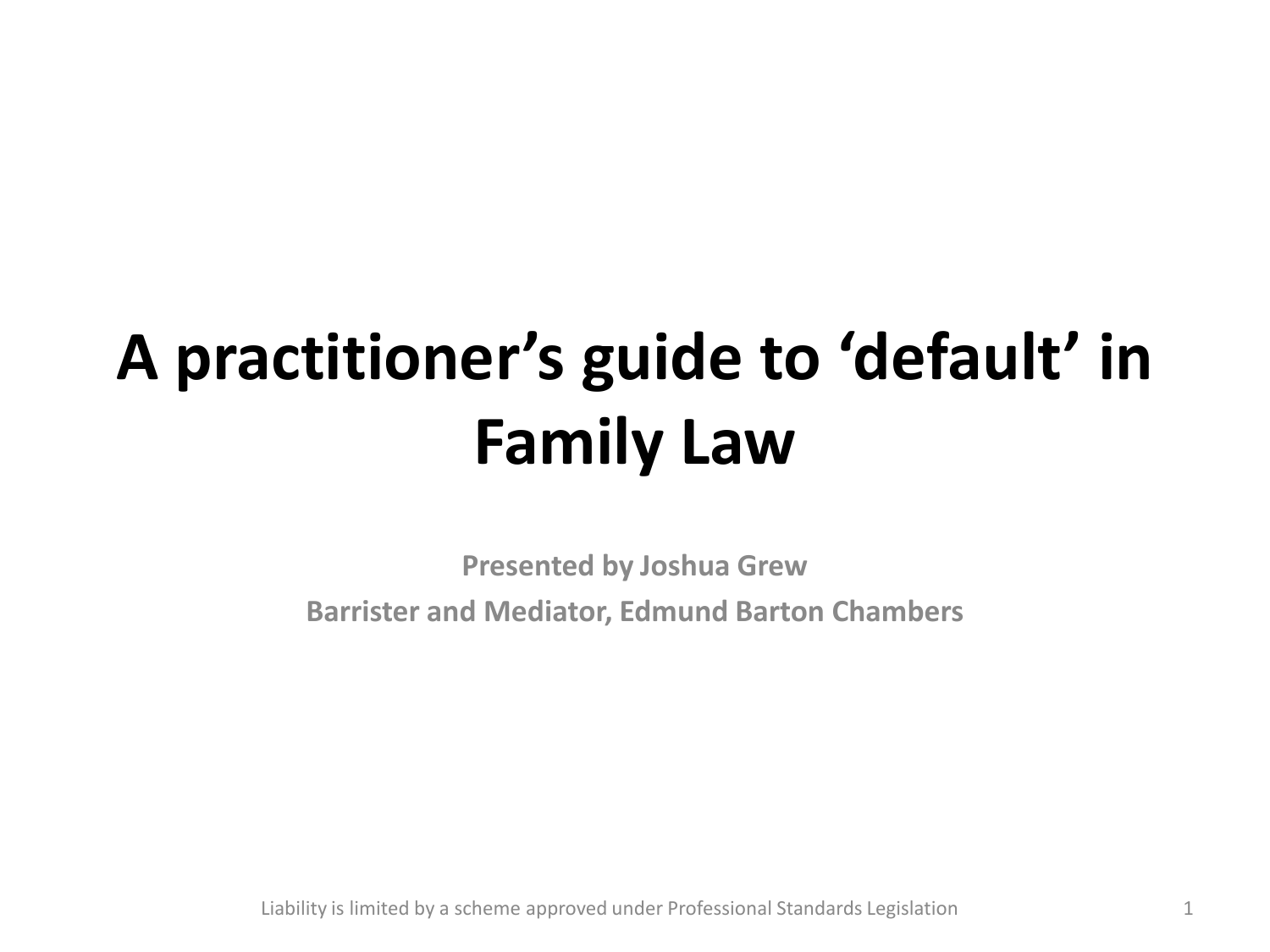## Overview

- 'Default'?
- Enforcement proceedings – Financial / Property orders
- Contravention proceedings
	- Children related orders
	- Financial / Property orders
- Contempt proceedings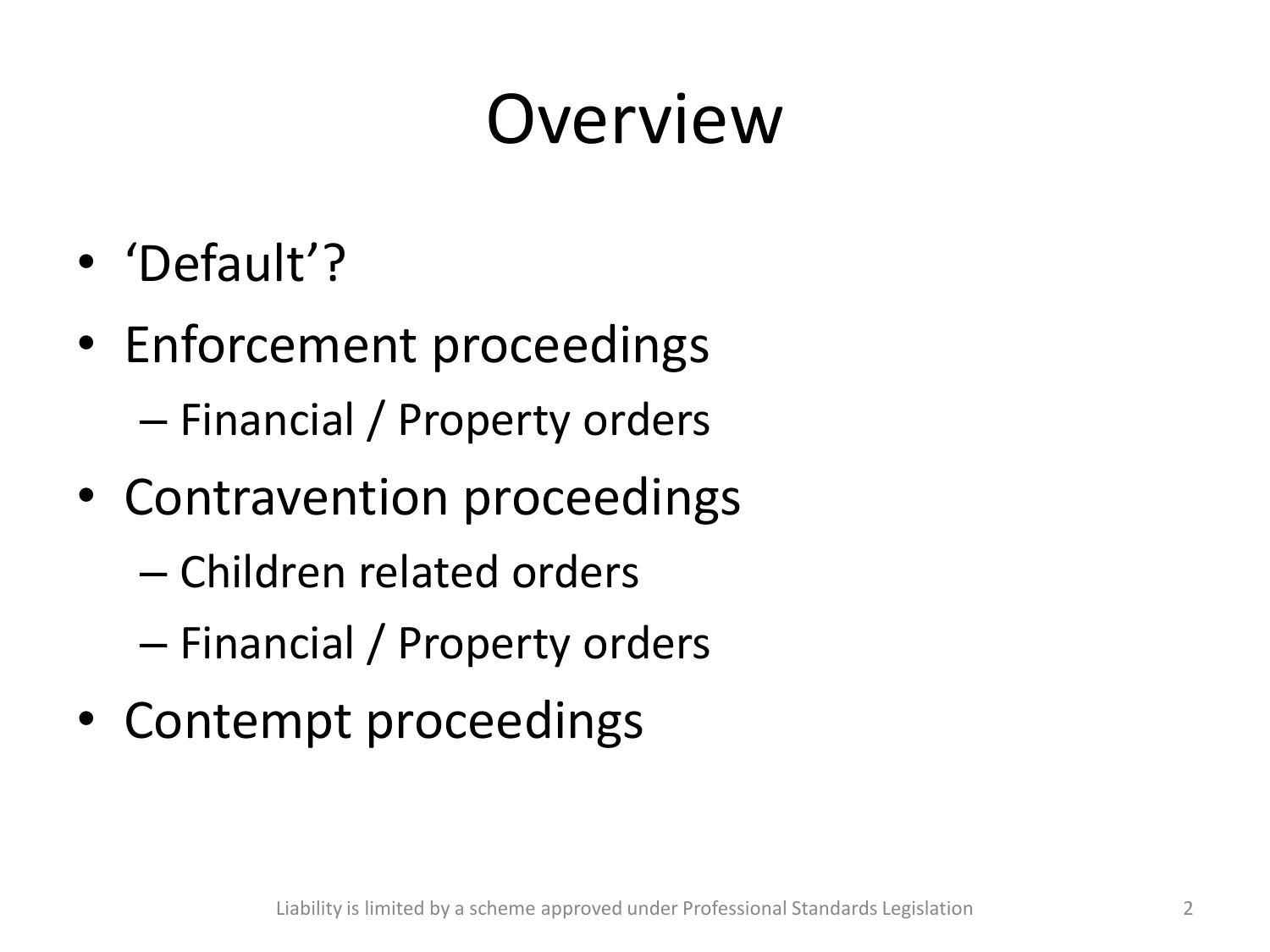# "Default"

- Non-compliance with Parenting / Children orders
	- Part VII Div 13A of *Family Law Act 1975*
		- Ch 21 of *Family Law Rules 2004*
		- Part 25B of *Federal Circuit Court Rules 2001*
- Non-compliance with Financial/Property orders
	- s35 *FLA*; Parts XIII, XIIIA & XIIIB *FLA*
		- Chs 20 & 21 *FLR*
		- Part 25B *FCCR*
- Exceptions do apply
	- s67U *FLA* for breach of a recovery order dealt with under Part XIIIA *FLA*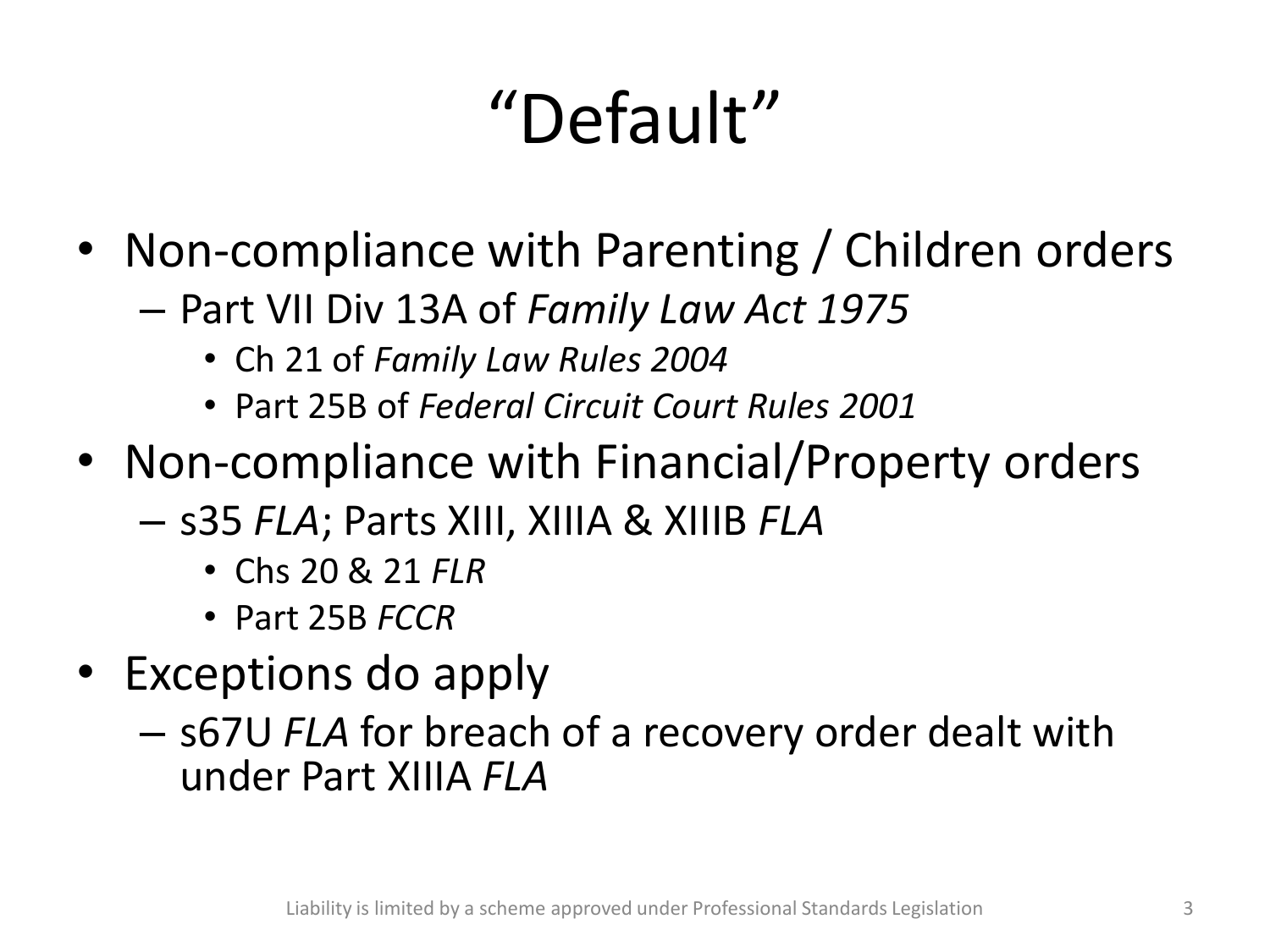### Enforcement proceedings – Financial **Overview**

- Enforce Property / Financial orders
	- pursuant to Part XIII *FLA* 'Enforcement of decrees'
	- power of Judges to make Rules of Court relating to enforcement pursuant to ss.109A & 109B *FLA*
	- procedure for enforcement of financial orders/obligations set out in
		- Chs 20 & 21 *FLR*
		- Div 25B *FCCR*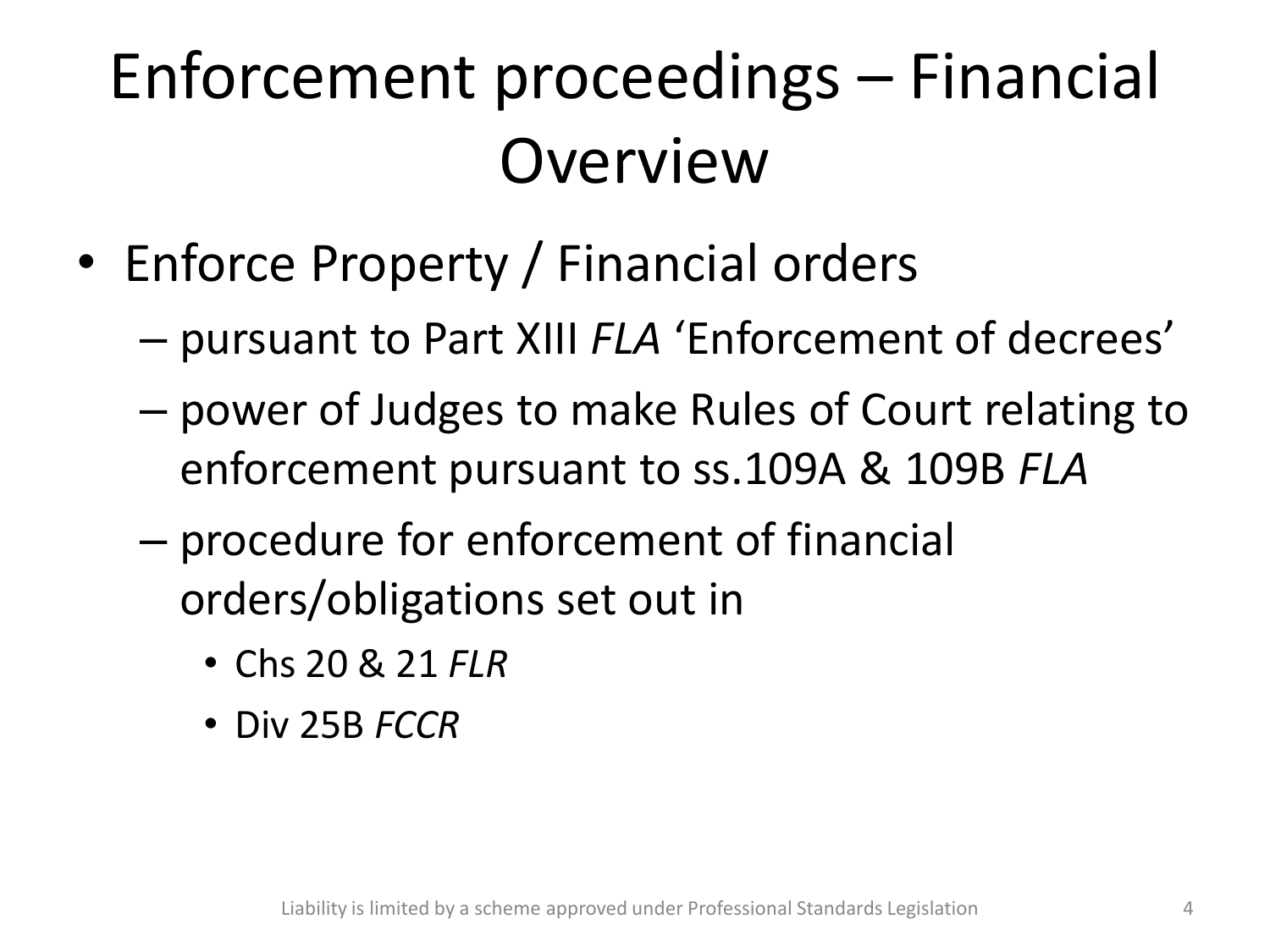## Enforcement proceedings – Financial Ch 20 *FLR*

Chapter 20 *FLR* sets out various methods of enforcement including:

- a summary procedure for obtaining information for the enforcement of obligations  $(r 20.10(1), (2))$
- third party debt notice (Pt 20.4)
- enforcement warrant (Pt 20.3) (formerly seizure and sale of personal property)
- sequestration (Pt 20.5)
- receivership and management (Pt 20.6)
- an application for an enforcement hearing compelling the respondent to attend court to provide information and produce documents to facilitate the making of enforcement orders (Div 20.2.1)
- order for person to sign documents pursuant to s 106A *FLA*
- warrant for possession of real property (Pt 20.7)
- warrant for delivery (Pt 20.7), and
- warrant for seizure and detention of property Pt (20.7).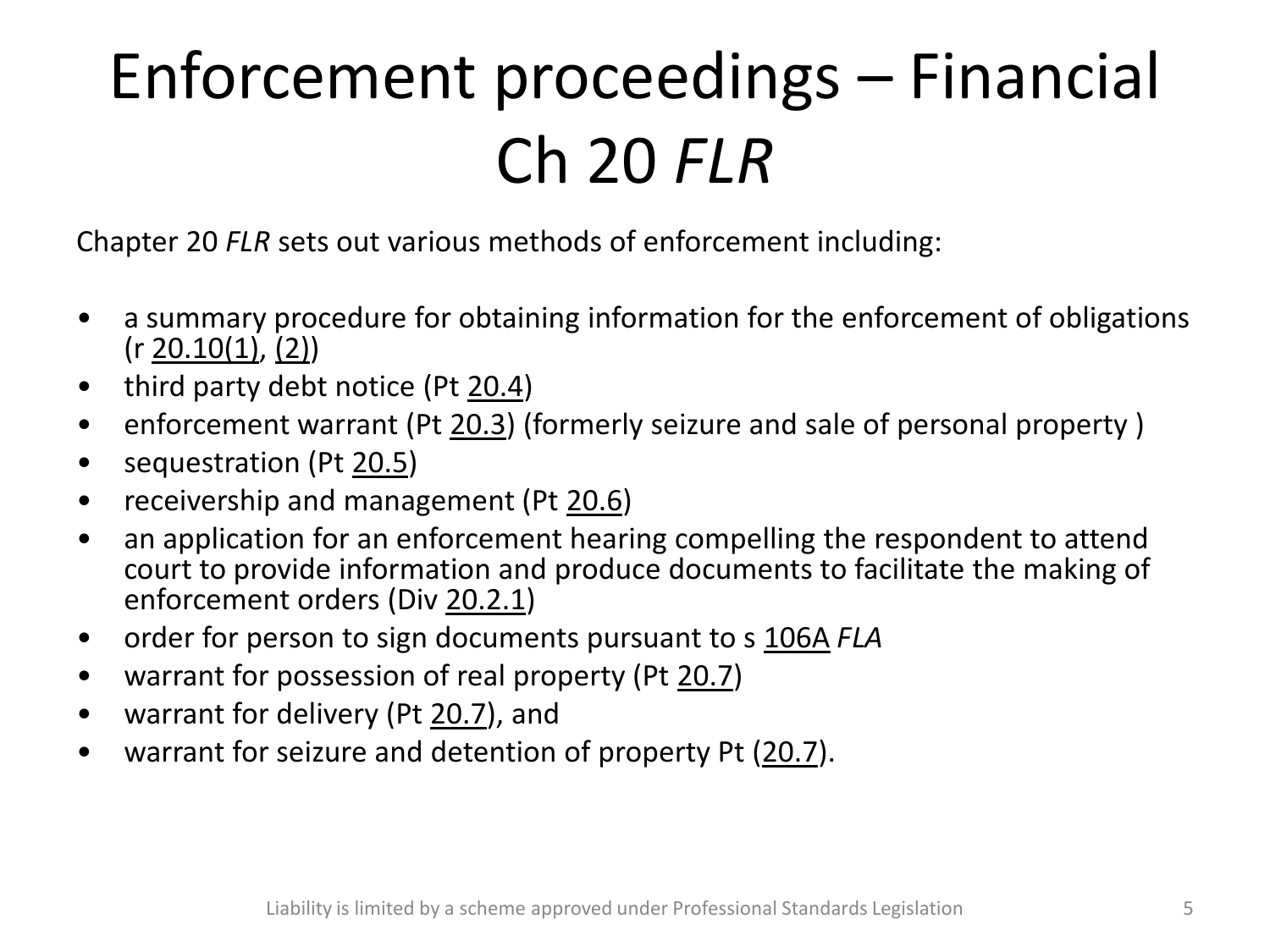## Enforcement proceedings – Financial s.106A

- Section 106A *FLA* provides for execution of instruments by order of court where:
	- a person has been directed under the *FLA* to execute a deed or instrument AND
	- has refused or neglected to comply, or court considers it necessary for any other reason
- Court orders, consent or otherwise, relied upon must be able to be enforced for s.106A to have effect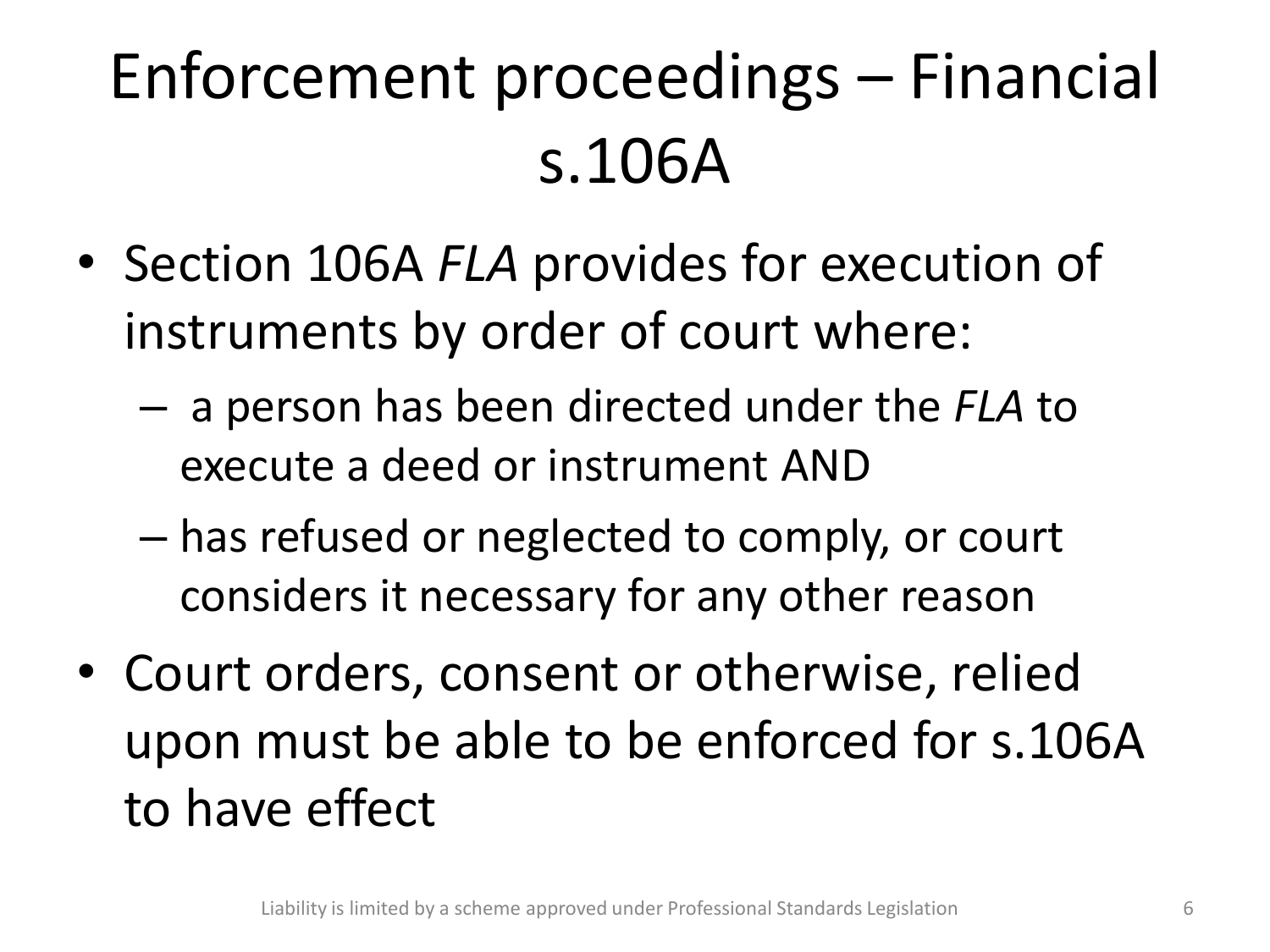## Enforcement proceedings - Financial Procedure

- Application for enforcement orders (and related procedural orders) made by Application in a Case and supporting affidavit
- Prescribed forms exist for enforcement warrant and third party debt notices
- Supporting affidavit must:
	- contain the information set out in r 20.06 *FLR*
	- be sworn no more than two days before it is filed (r 20.06(d) *FLR*)
	- be served by special service (rr 7.06, 7.07, 7.08 *FLR*) unless *ex parte*
- Order may only be enforced against a person if r 20.57 *FLR*  relating to service of an order is complied with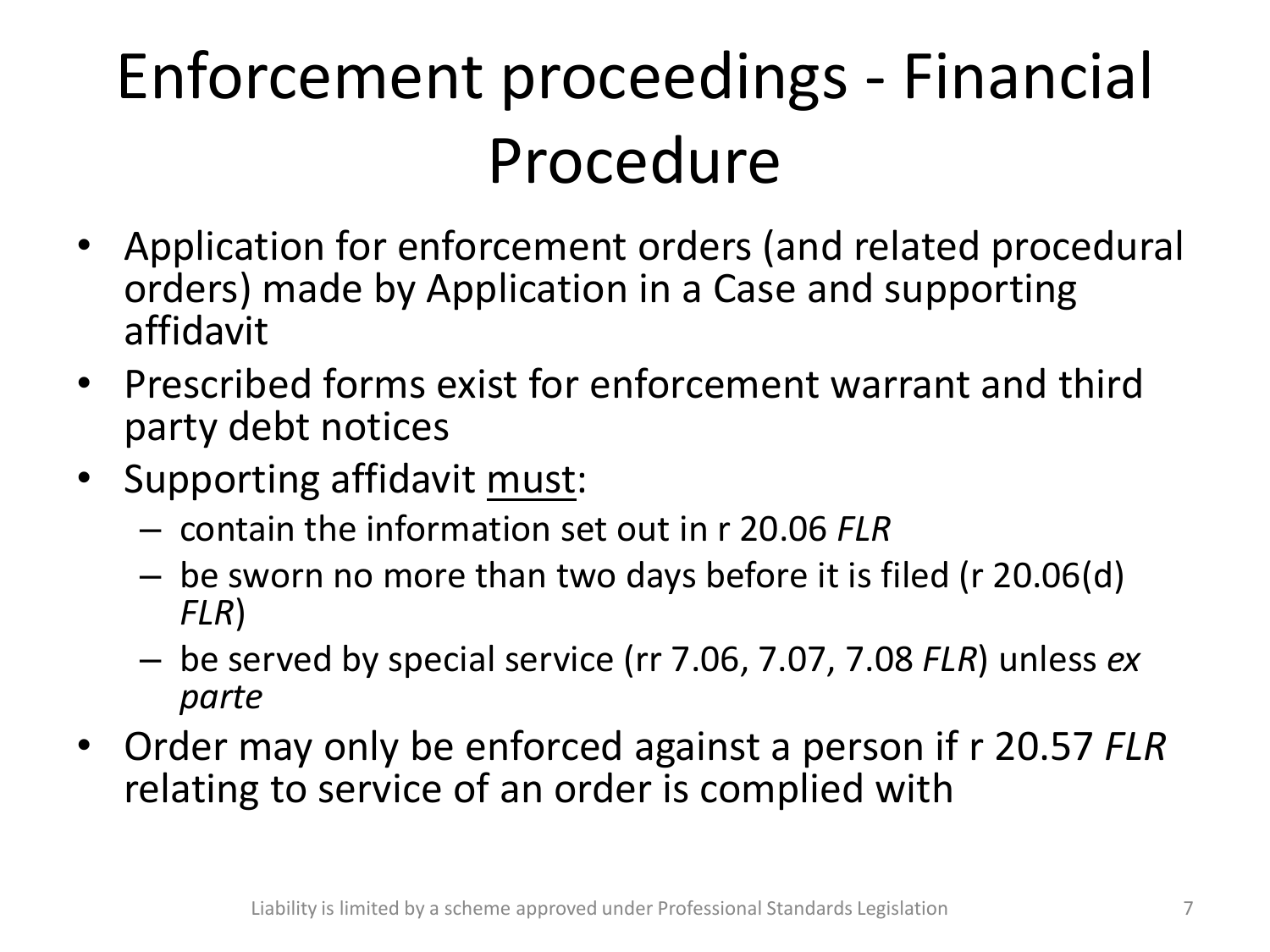### Contravention proceedings – Children Part VII Div 13A

- Part VII Div 13A *FLA* governs enforcement powers affecting children
- s70NAA *FLA* sets out Div 13A progress from lesser to greater seriousness or punitiveness:
	- Subdiv A: Preliminary matters, definitions, standard of proof (refer s70NAF)
	- Subdiv B: Varying parenting orders
	- Subdiv C: Contravention alleged but not established
		- provision for costs orders against applicant
	- Subdiv D: Contravention alleged but 'reasonable excuse'
		- provision for make up time and costs orders
	- Subdiv E: Contravention (less serious) with no reasonable excuse
		- Provision for post-separation parenting, good behaviour bonds, costs orders
	- Subdiv F: Contravention (more serious) with no reasonable excuse
		- Provision for fines and imprisonment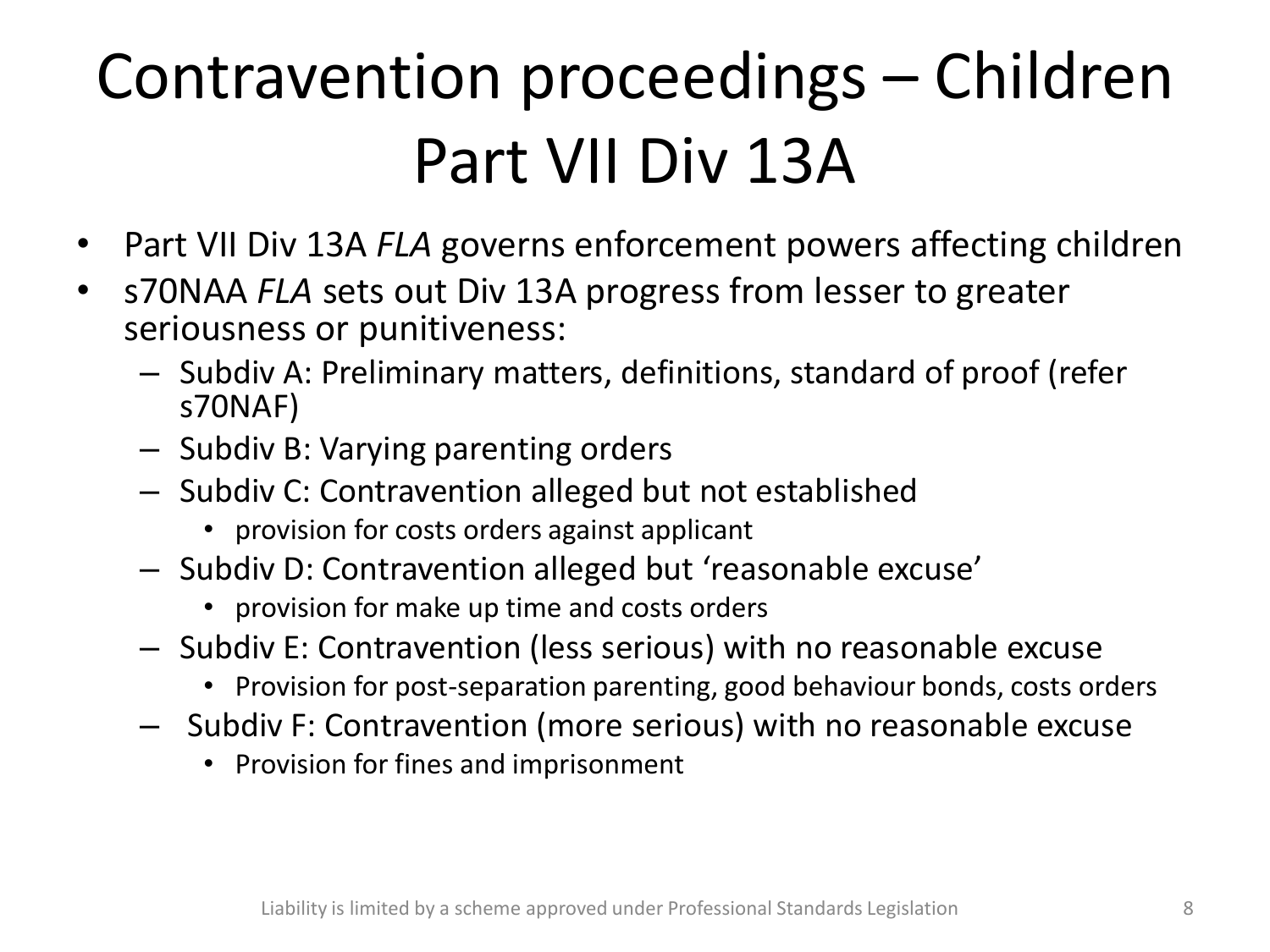### Contravention proceedings – Children Part VII Div 13A cont

- 'Contravene an order' defined in s70NAC *FLA*
- 'Reasonable excuse' defined in s70NAE *FLA*
	- An inclusive definition; may be circumstances outside the section that constitute a reasonable excuse: *Northern Territory v GPAO* (1999) 196 CLR 553 per Gleeson CJ and Gummow J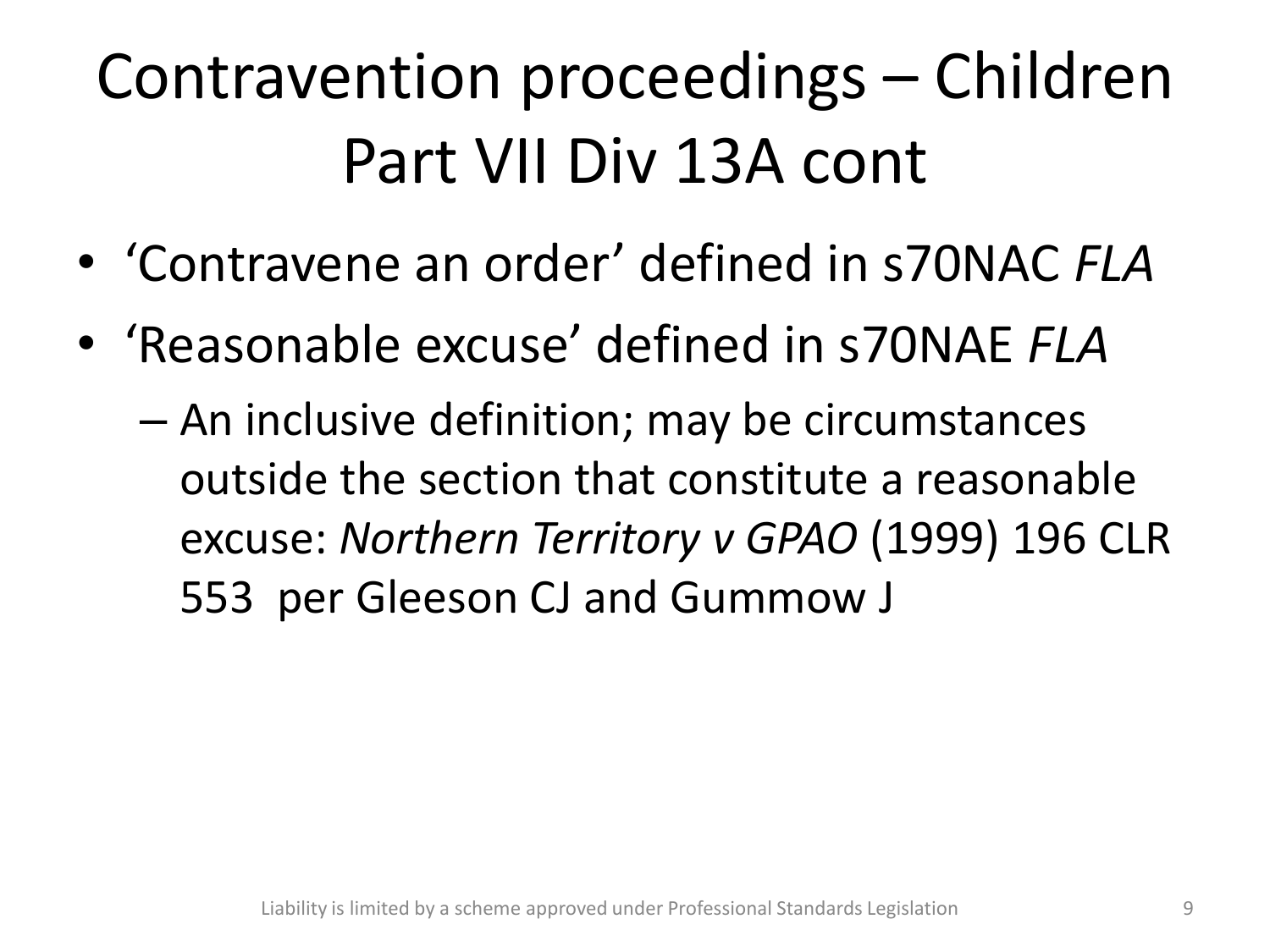## Contravention proceedings – Children Part VII Div 13A cont

- Standard of proof pursuant to s70NAF *FLA*:
	- Civil standard (balance of probabilities) in contravention proceedings under Div 13A except where court seeks to make specific orders:
		- Community Service Orders
		- Fines (up to 60 penalty points)
		- Bonds
		- Imprisonment
	- Court prevented from making these specific orders unless criminal standard (beyond reasonable doubt) is met (s.70NAF(3))
	- s.70NAF considered by the Full Court in *Dobbs v Brayson* (2007) FLC 93-346 (Finn, Warnick and Boland JJ)
		- Court's ability to make the orders sought depends on whether the necessary findings can be made to the requisite standard
- Onus is on the Applicant to prove the contravention
- Respondent bears the onus when raising 'reasonable excuse' on the 'balance of probabilities'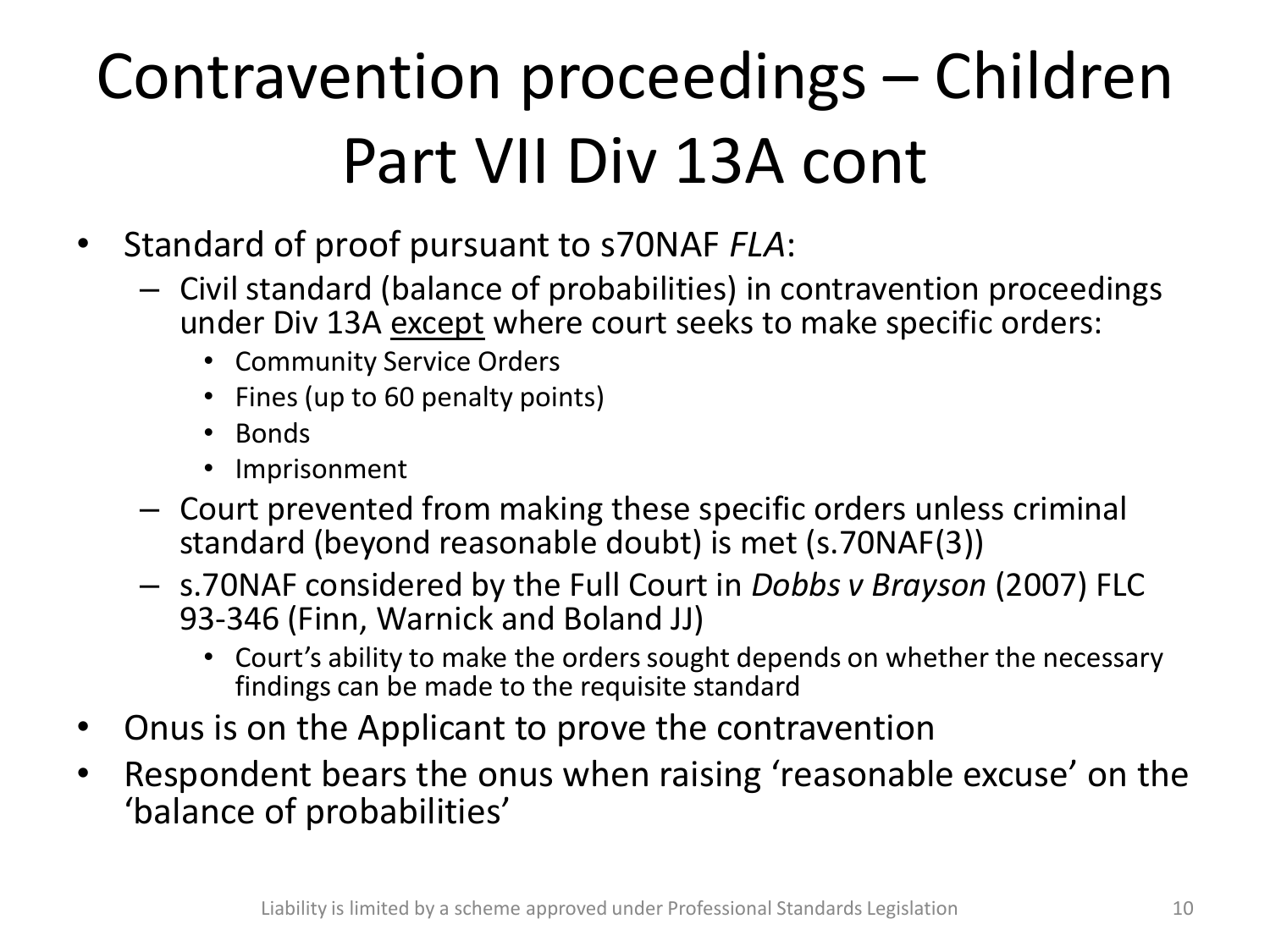### Contravention proceedings – Children Part VII Div 13A cont

- For sentences imposed for more serious contraventions (subdiv F) s70NFB *FLA* applies
	- Considered by Full Court in *McClintock v Levier* [2009] FamCAFC 62:
		- General deterrence not to be considered
		- Suspended sentence to be considered
		- Court must give reasons when imposing imprisonment
		- Court must have regard to matters listed in *FLA*, BUT can also seek guidance from matters considered historically relevant in considering exercise of sentencing discretion
		- Danger exists in dealing with several breaches together in a global approach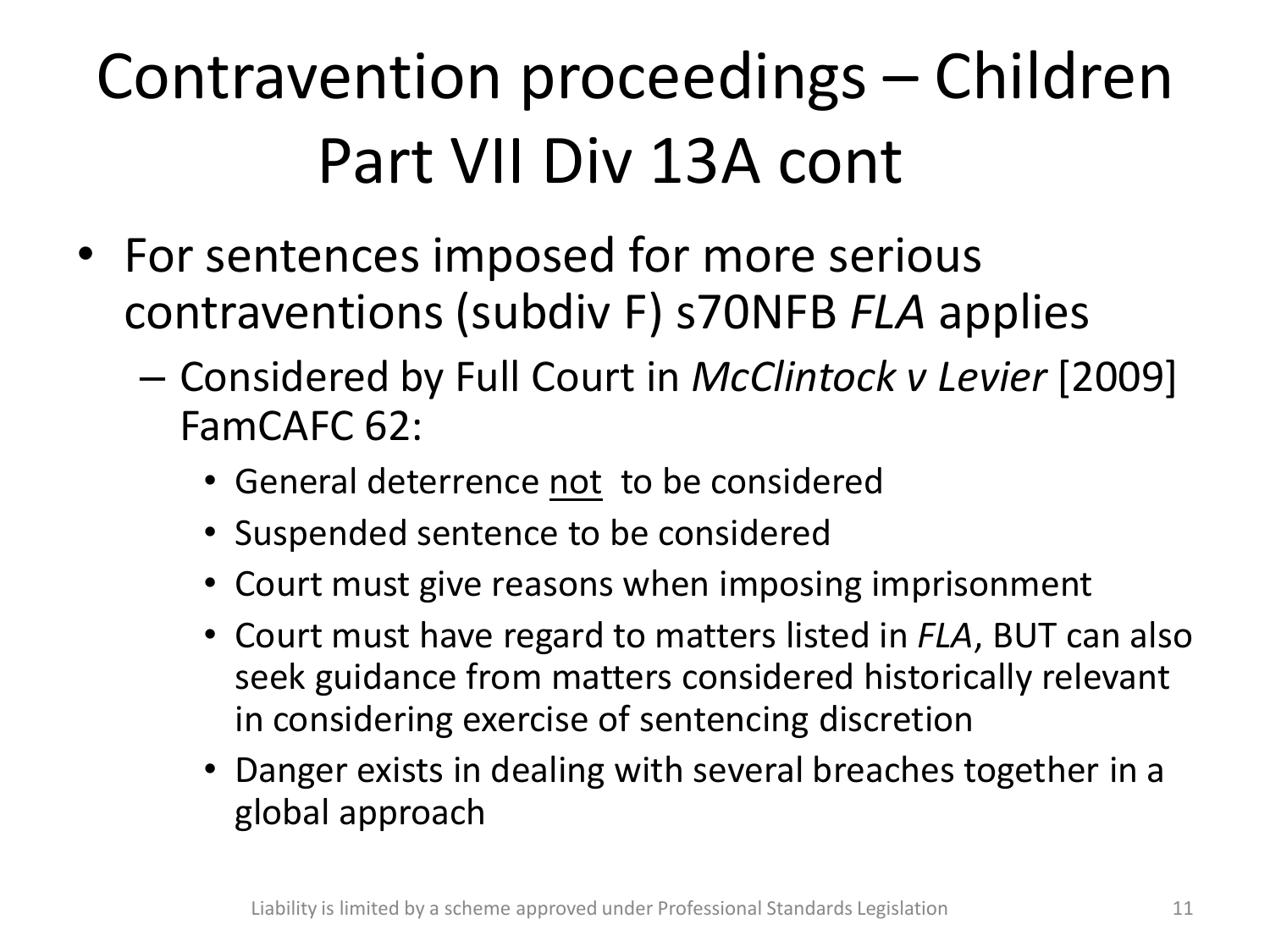### Contravention proceedings – Children Procedure

- Procedural requirements for contravention applications set out in:
	- r 21.08 *FLR*
	- r 25B.04 *FCCR*
- Quasi-criminal in nature; strict compliance required;
	- *Sahari & Sahari* (1976) FLC 90-086
	- *Jets & Maker* [2010] FamCAFC 55 at [89] per O'Ryan J
	- *Caballes & Tallant* (2014) FLC 93-596 per Strickland and Ryan JJ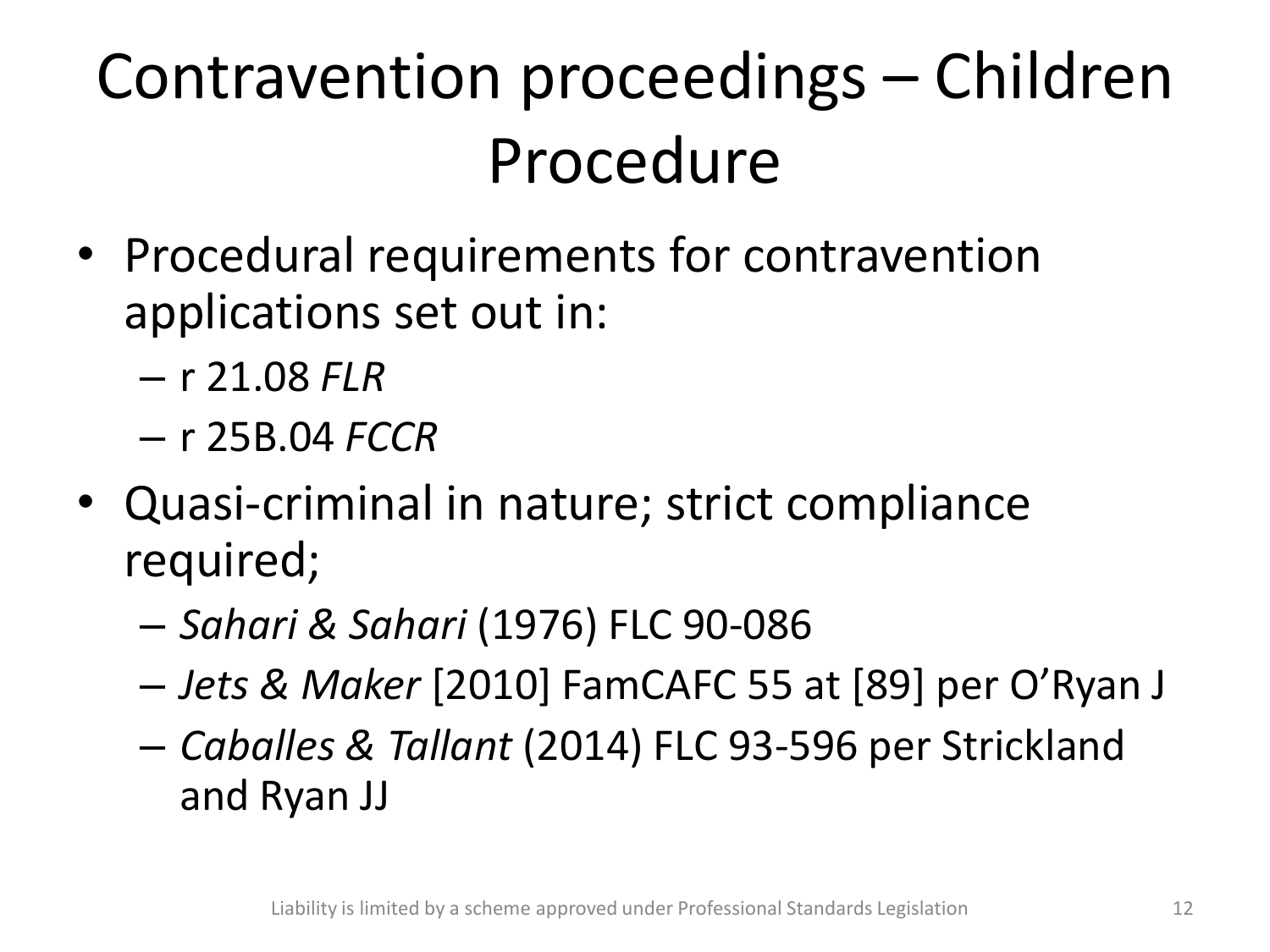### Contravention proceedings – Children Procedure cont

- Application for contravention of orders made by specific Application and supporting affidavit:
	- Part 21.1 *FLR*
	- Part 25B Div 25B.1 *FCCR*
- Supporting affidavit must:
	- contain the information set out in r 21.02 *FLR* or r 25B.02 *FCCR*
	- be served by special service (rr 7.06, 7.07, 7.08 *FLR*)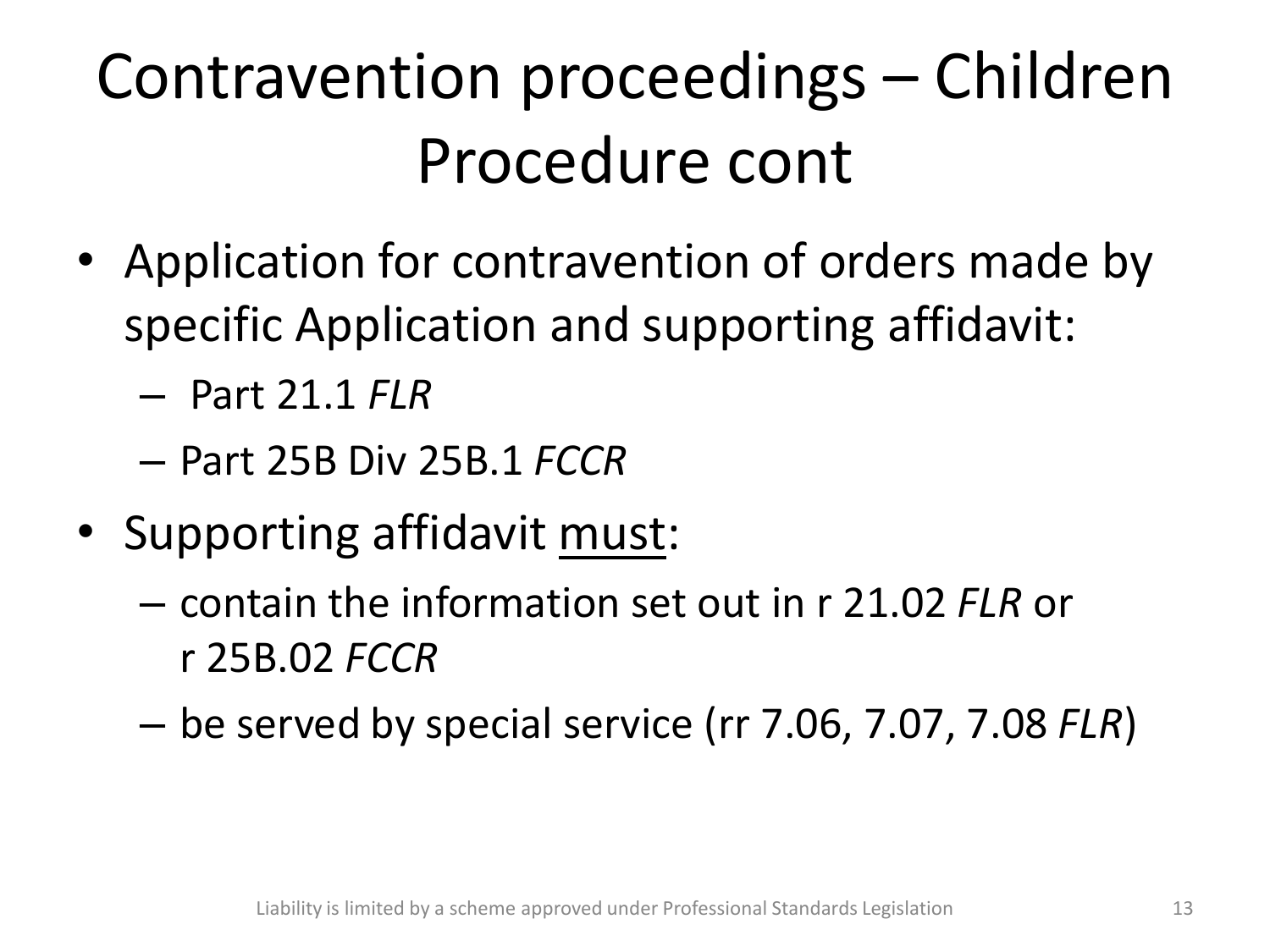### Contravention proceedings – Financial Part XIIIA

- Part XIIIA *FLA* governs sanctions for failing to comply with orders and other obligations that do not affect children
	- s.112AA *FLA* lists by express exception those orders that are not covered by Part XIIIA
	- NOTE: s67U *FLA* for breach of a recovery order dealt with under Part XIIIA *FLA*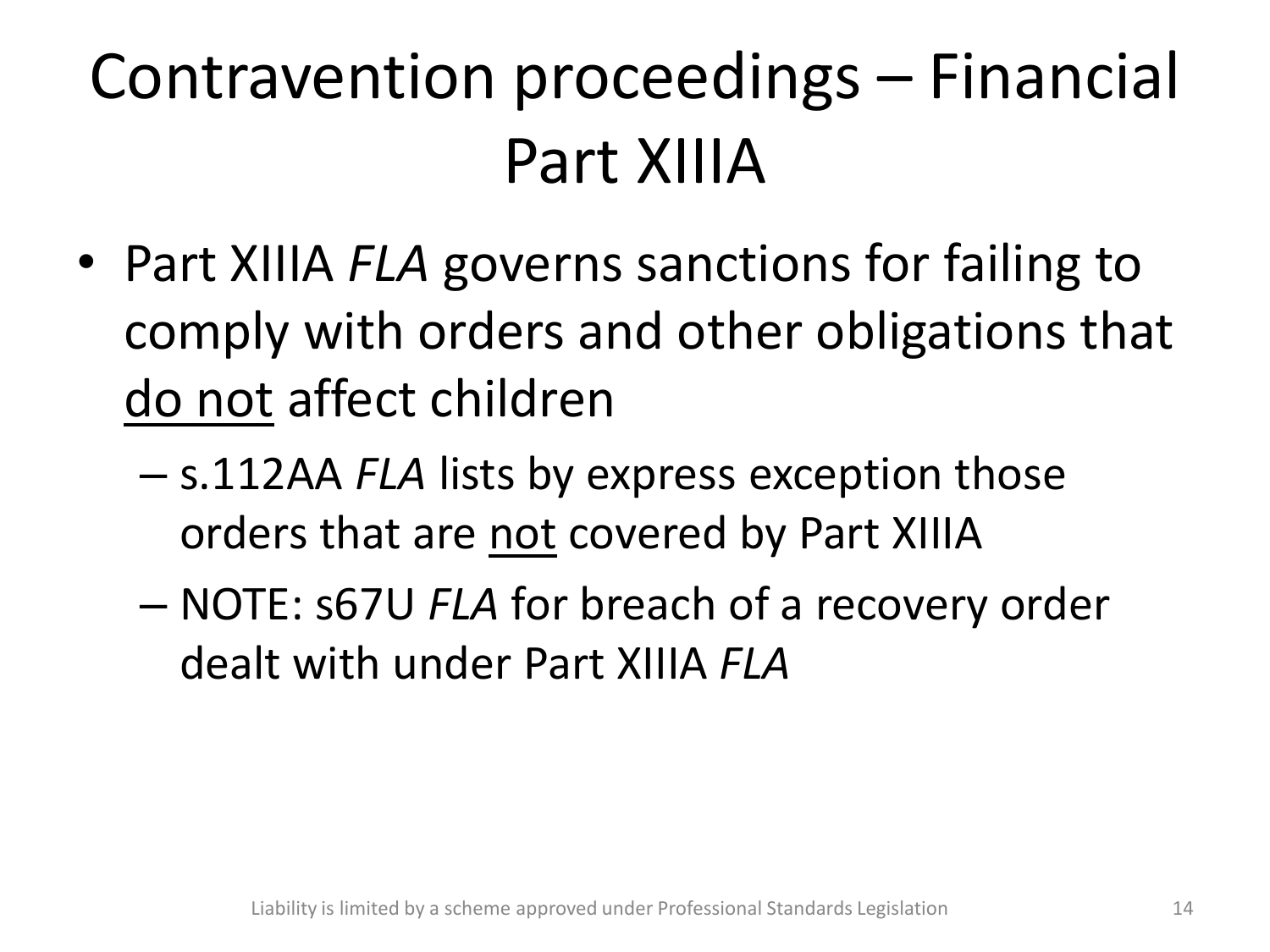### Contravention proceedings – Financial Part XIIIA cont

- s112AD *FLA* key operative provision regarding imposition of sanctions
- 'Contravene an order' defined in s112AB *FLA*
- 'Reasonable excuse' defined in s112AC *FLA*
	- An inclusive definition; may be circumstances outside the section that constitute a reasonable excuse: *Northern Territory v GPAO* (1999) 196 CLR 553 per Gleeson CJ and Gummow J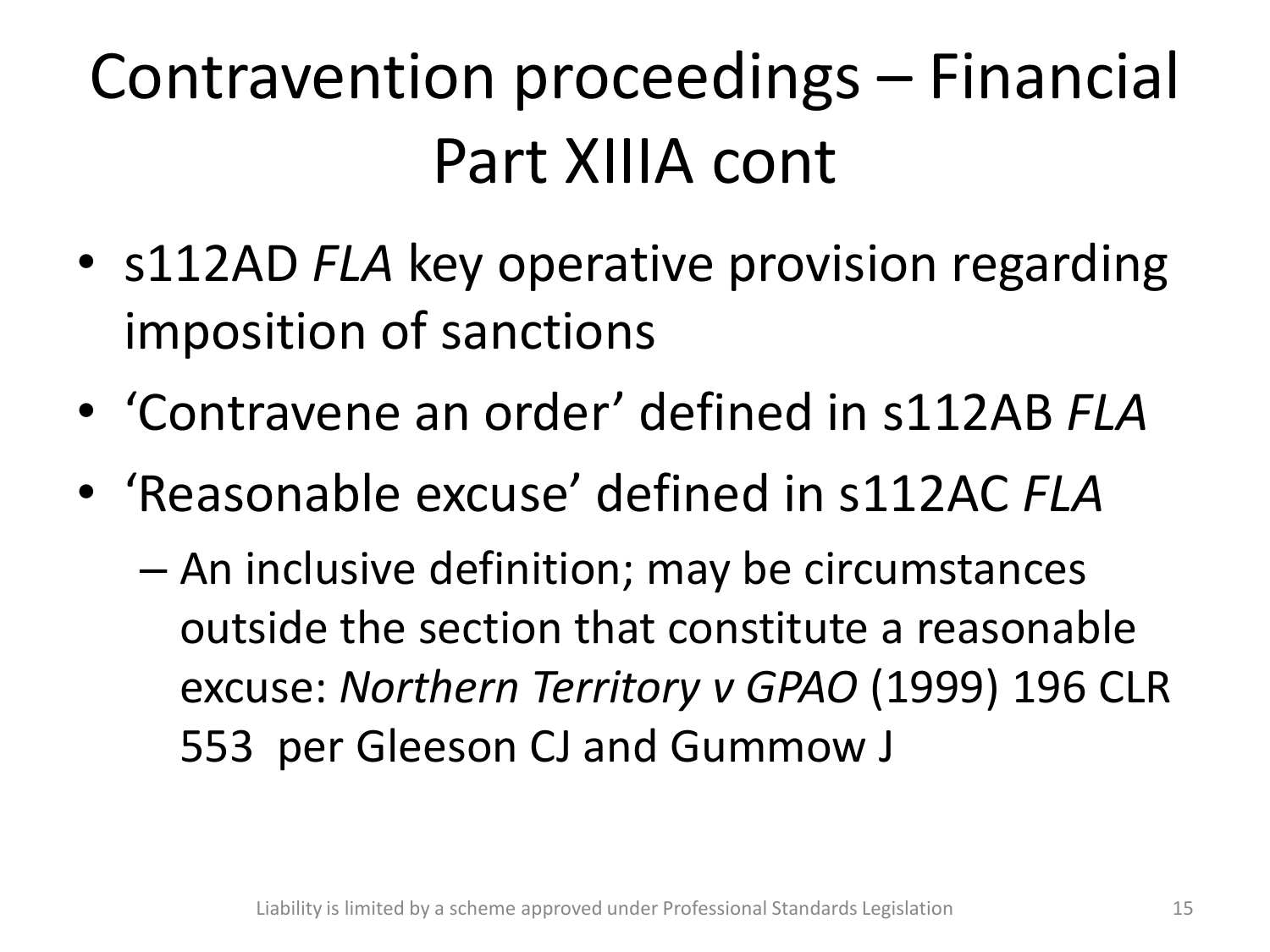### Contravention proceedings – Financial Part XIIIA cont

- Standard of proof pursuant to s.140 *Evidence Act 1995*  (Cth):
	- Civil standard (balance of probabilities) in contravention proceedings under Part XIIIA since proceedings under s.112AD are civil proceedings:
		- *In the Marriage of Lindsey* (1995) 19 FamLR 649 per the Full Court
	- Regard to be had to s.140(2) *Evidence Act* in relation to the gravity of the facts to be proved:
		- *Briginshaw v Briginshaw* (1938) 60 CLR 336
		- *In the Marriage of Lindsey* (1995) 19 FamLR 649 per the Full Court
- Onus is on the Applicant to prove the contravention
- Respondent bears the onus when raising 'reasonable excuse' on the 'balance of probabilities'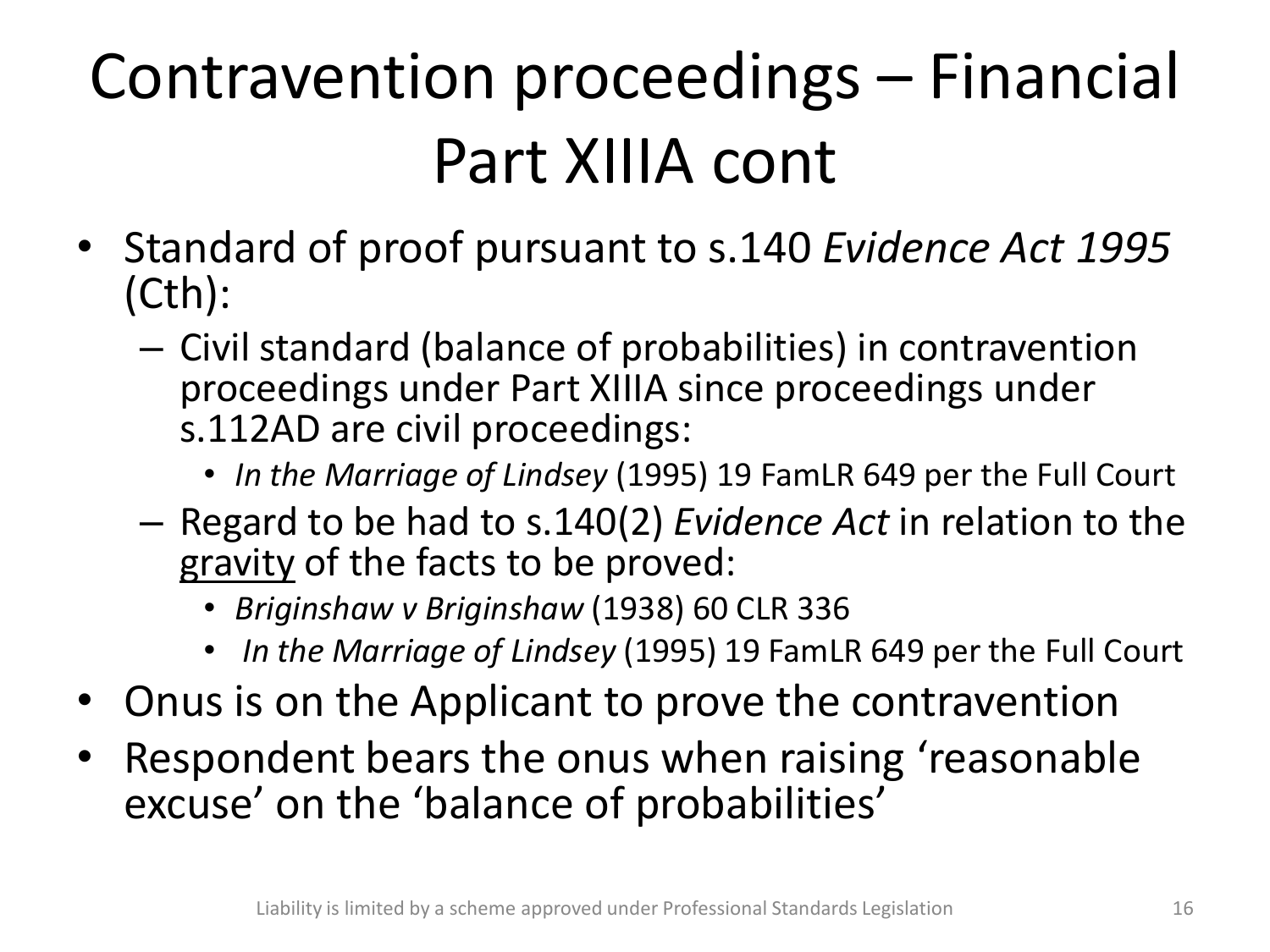### Contravention proceedings – Financial Part XIIIA cont

- Part XIIIA *FLA* applies to contraventions that do not involve a 'flagrant challenge to the authority of the court'
	- Part XIIIB *FLA* re contempt may otherwise be applicable
- Part XIIIA does not limit operation of s.105 *FLA* re enforcement of orders (s.112AO)
- Imprisonment is to be a last resort and is limited to 12 months' duration (s.112AE)
- Sentence under Part XIIIA is not a federal sentence within the meaning of the *Crimes Act 1914* (Cth) and sentencing principles do not apply
	- *In the Marriage of Schwartzkopff* (1992) 15 FamLR 545
- Person cannot be punished twice for the same offence where a contravention of orders also constitutes a criminal offence (s.112AM)
	- Contravention proceedings may be adjourned or dismissed pending criminal proceedings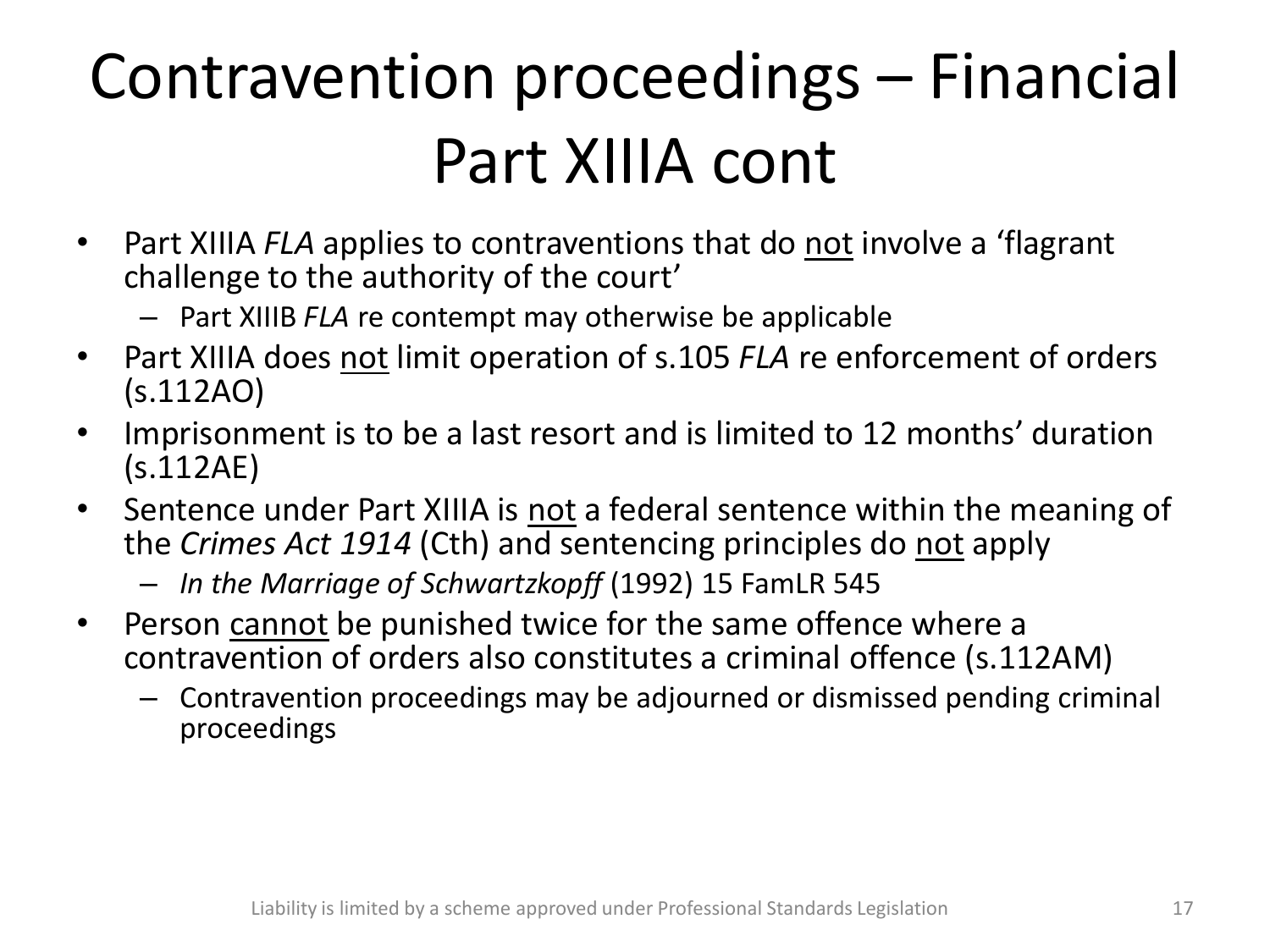### Contravention proceedings – Financial Procedure

- Procedural requirements for contravention applications set out in:
	- r 21.08 *FLR*
	- r 25B.04 *FCCR*
- Quasi-criminal in nature; strict compliance required;
	- *Sahari & Sahari* (1976) FLC 90-086
	- *Jets & Maker* [2010] FamCAFC 55 at [89] per O'Ryan J
	- *Caballes & Tallant* (2014) FLC 93-596 per Strickland and Ryan JJ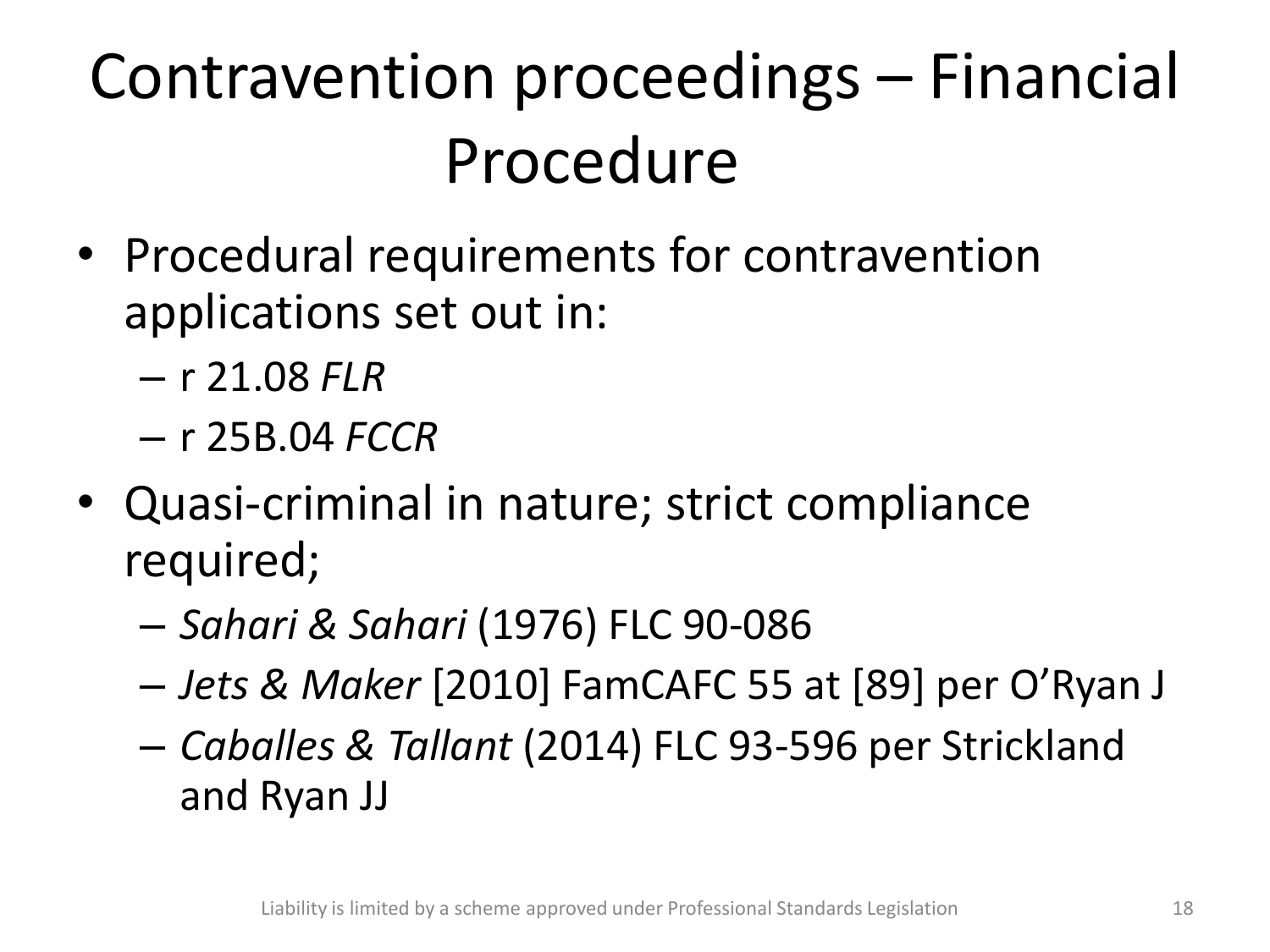### Contravention proceedings – Financial Procedure cont

- Application for contravention of orders made by specific Application and supporting affidavit:
	- Part 21.1 *FLR*
	- Part 25B Div 25B.1 *FCCR*
- Supporting affidavit must:
	- contain the information set out in r 21.02 *FLR* or r 25B.02 *FCCR*
	- be served by special service (rr 7.06, 7.07, 7.08 *FLR*)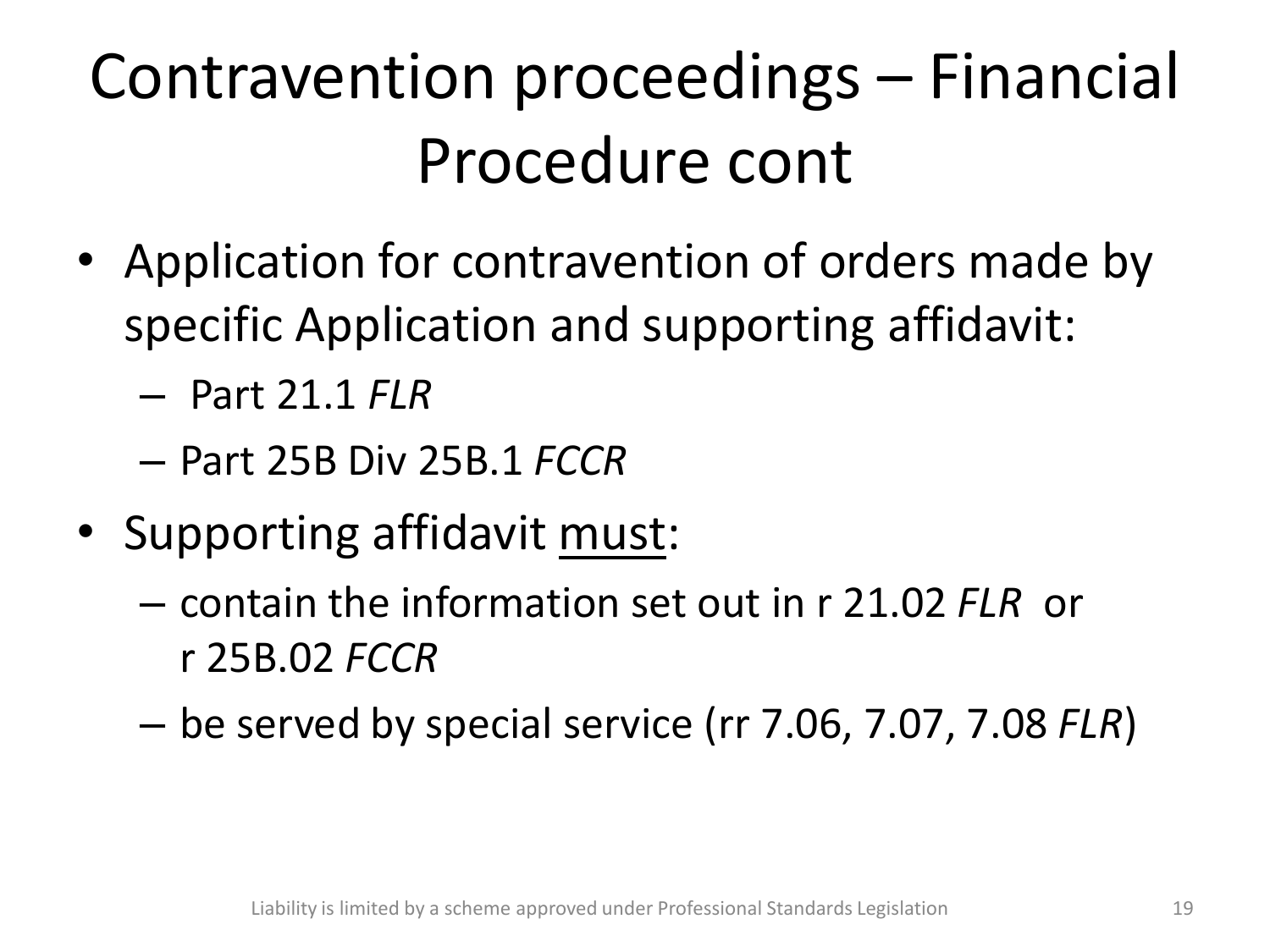### Contempt proceedings **Overview**

- Family Court / Federal Circuit Court do not have inherent power to punish for contempt
	- Dependent on statute that created them:
		- *In the Marriage of Vergis* (1977) FLC 90-275 per Emery J
- Two types of contempt:
	- Civil:
		- Contravention of a court order
	- Criminal:
		- A flagrant challenge to the authority of the court / interference with administration of justice
		- Contravention of a court order AND a flagrant challenge to the authority of the court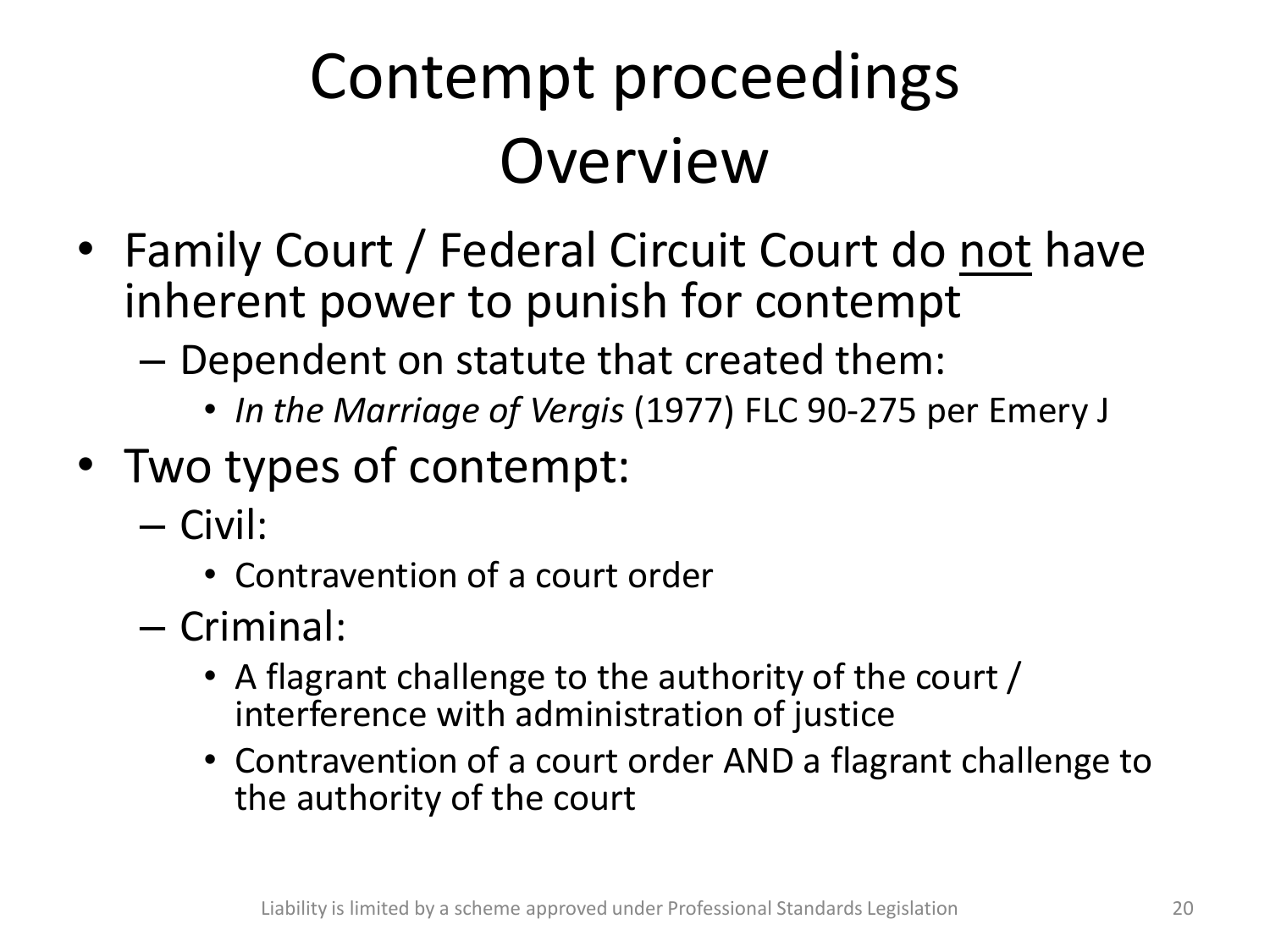#### Contempt proceedings Overview cont

- Contempt power under Family Law legislation:
	- s.35 *FLA* (& s.17 *FCCA)*:
		- provides the Family Court (& Federal Circuit Court) with the same general contempt powers as the High Court
	- s.112AP *FLA*:
		- Within Part XIIIB *FLA*, provides that every court exercising jurisdiction under the *FLA* has power to punish for criminal contempt
- 'Quasi-contempt' power:
	- Part XIIIA *FLA*:
		- Provides that every court exercising jurisdiction under the *FLA* has power to punish for breach of an order not relating to children
		- Quasi-contempt provision for civil contempt, but term 'contempt' not used
	- Part VII Div 13A *FLA:*
		- Provides for sanctions for breaches of orders relating to children; term 'contempt' not used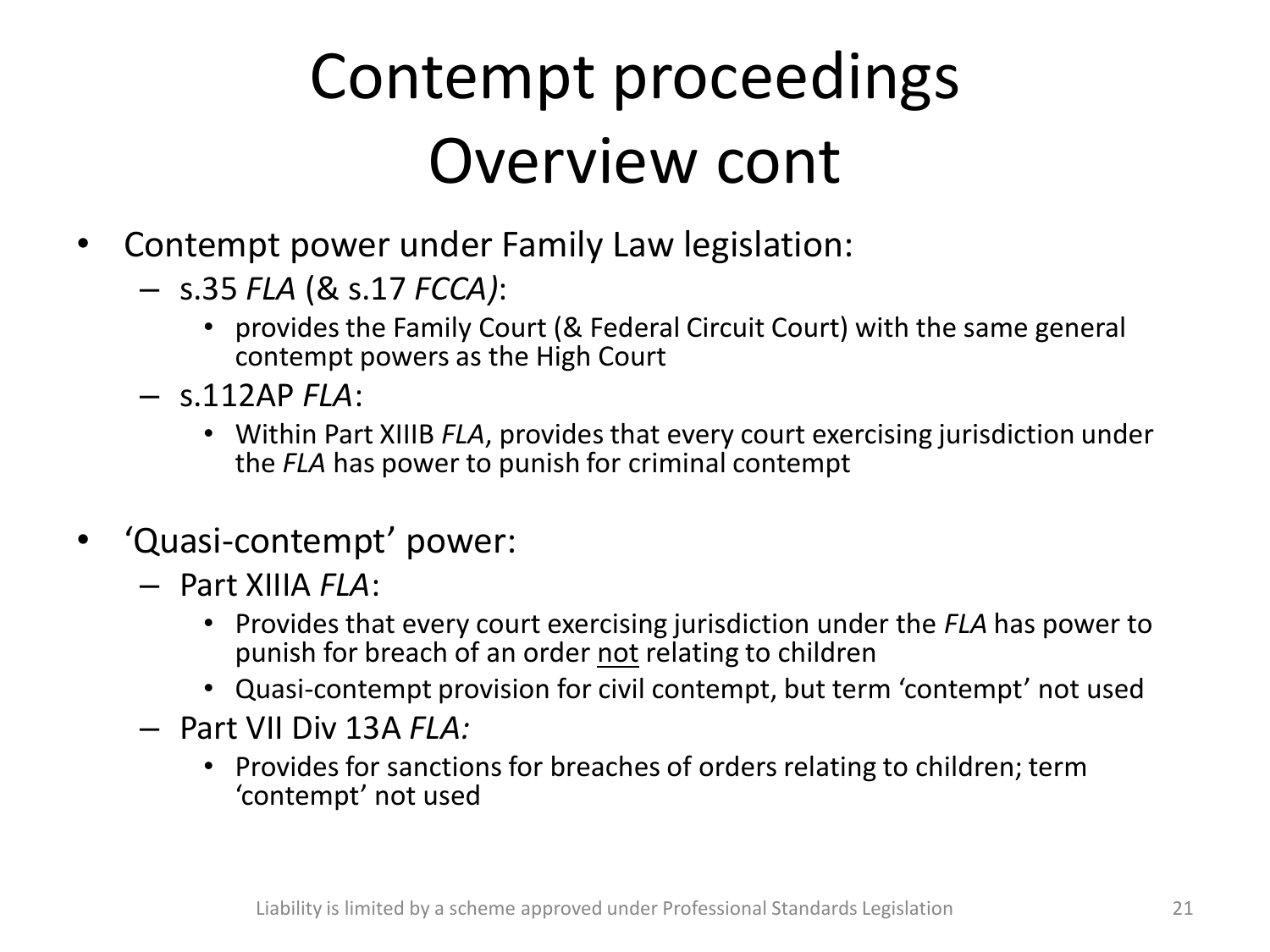### Contempt proceedings Part XIIIB

- Provides a code for dealing with contempt under the *FLA*
- Contempt power is discretionary and procedure is summary, conducted in accordance with *FLR* / *FCCR*
- s.112AP applies to contempt of court that:
	- does not constitute a contravention of court orders under the *FLA*; or
	- constitutes a contravention of court orders under the *FLA* and involves a flagrant challenge to the authority of the court
- s.112AP(9) defines 'orders under the *FLA*' to include orders affecting children and orders made under Part XIIIA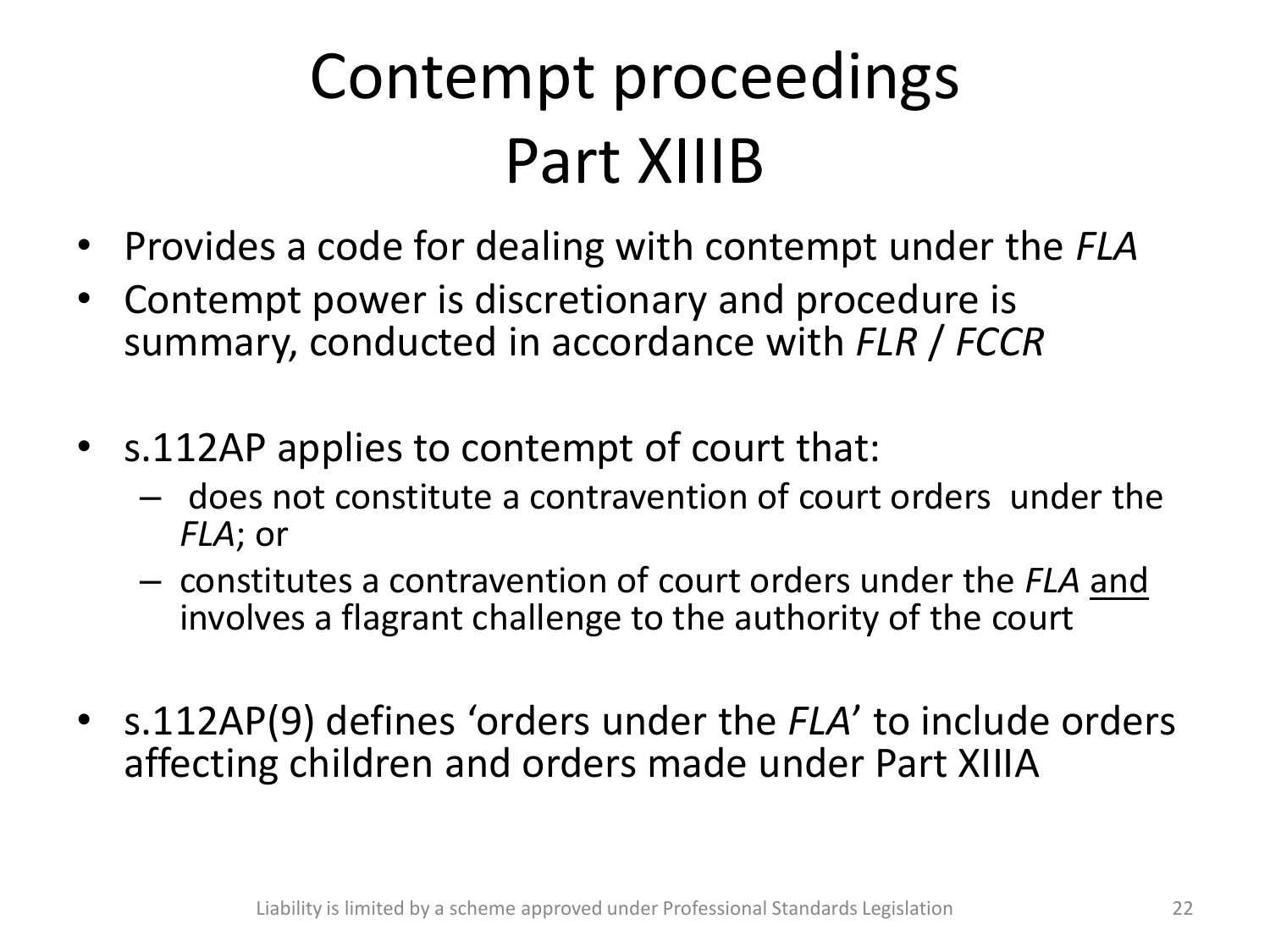#### Contempt proceedings Part XIIIB cont

- Standard of proof for all proceedings for contempt is 'beyond reasonable doubt':
	- *Witham v Holloway* (1995) 183 CLR 525
	- *Tate & Tate* (2002) FLC 93-107
- Contempt under s.112AP has the following elements to be proved beyond reasonable doubt:
	- The Respondent knew the terms of the orders:
		- *Mead & Mead* (2006) FLC 93-267
	- The contempt must be wilful (as distinct from incidental), but not necessarily contumacious:
		- *In the Marriage of English* (1986) FLC 91-729
		- *Bande & Cade* [2011] FamCAFC 93
	- The contempt must involve a flagrant challenge to the authority of the court:
		- *Bande & Cade* [2011] FamCAFC 93
		- *Ibbotson &Wincen* (1994) 18 FamLR 164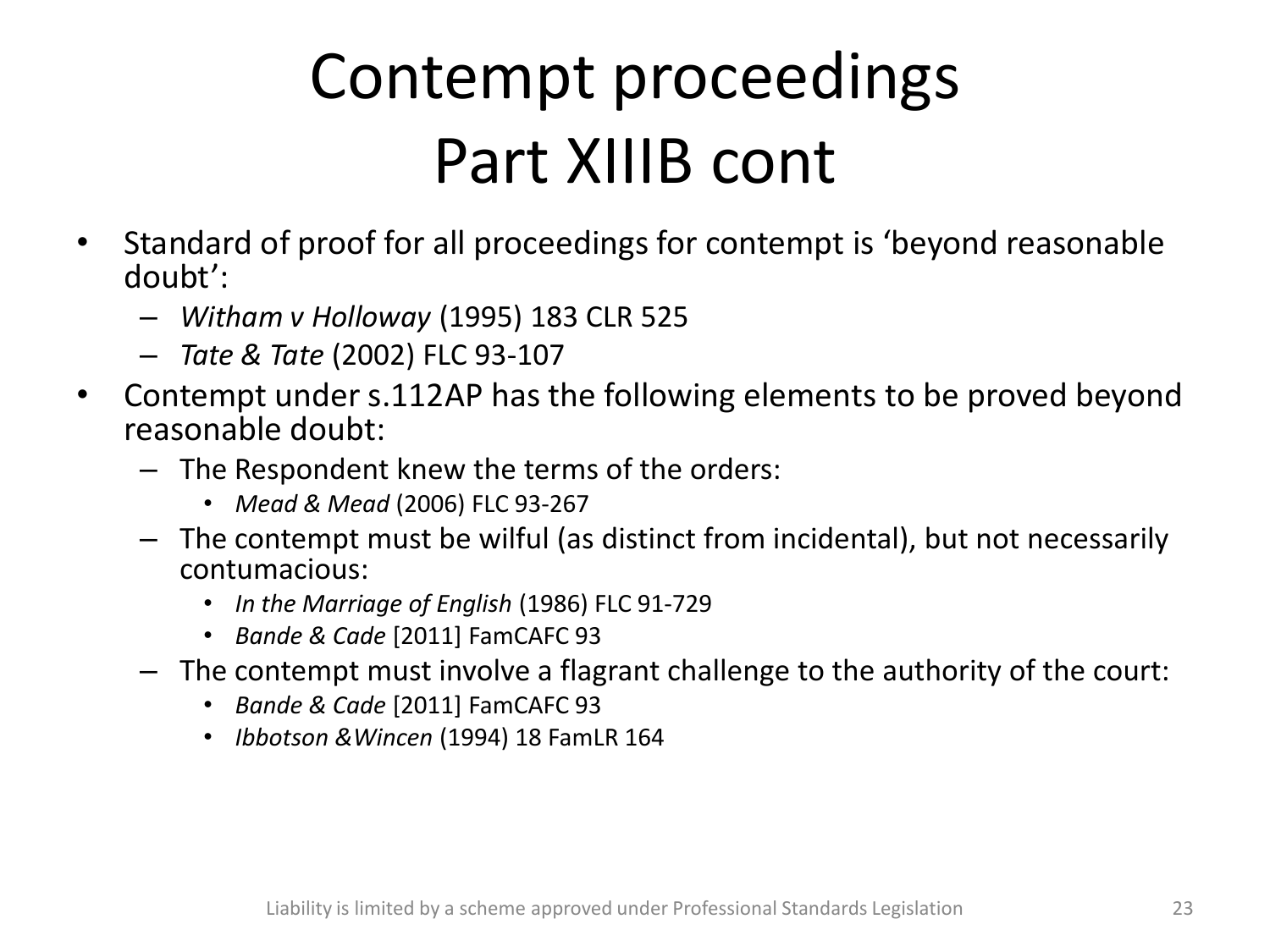#### Contempt proceedings Procedure cont

- Contempt power should only be used sparingly and in the most extreme cases: – *Lewis v Judge Ogden* (1984) 153 CLR 682
- Bryant CJ in *A Bank & Coleiro* [2011] FamCAFC 157 sets out summary of matters to be addressed in contempt applications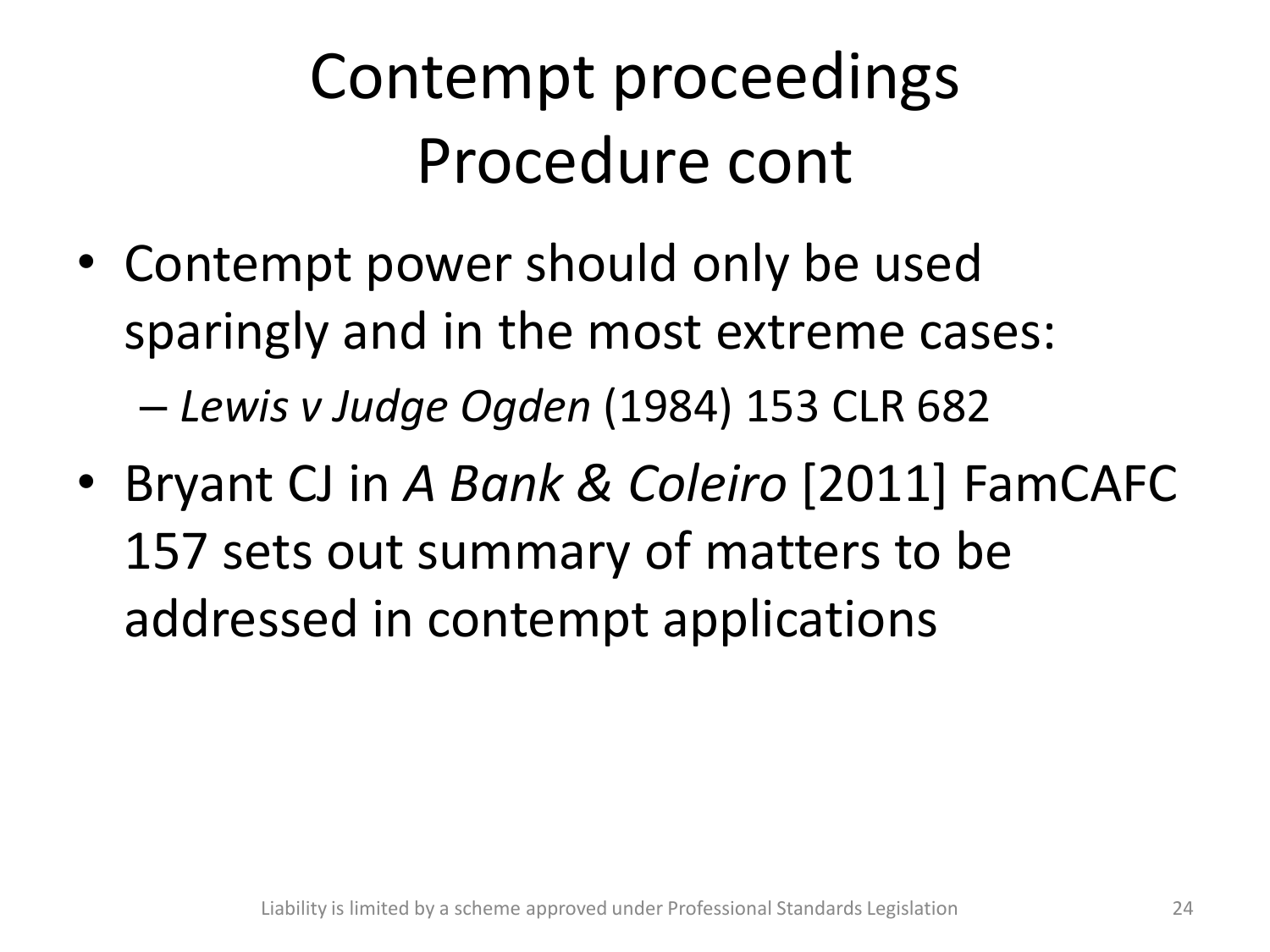### Contempt proceedings Procedure cont

- Procedural requirements for contempt applications set out in:
	- r 21.08 *FLR*
	- Part 19 *FCCR*
- Application for contempt of court made by specific Application and supporting affidavit:
	- Part 21.1 *FLR*
	- Part 19 *FCCR*
- Supporting affidavit must:
	- contain the information set out in r 21.02 *FLR* or Part 19 *FCCR*
	- be served by special service (rr 7.06, 7.07, 7.08 *FLR*)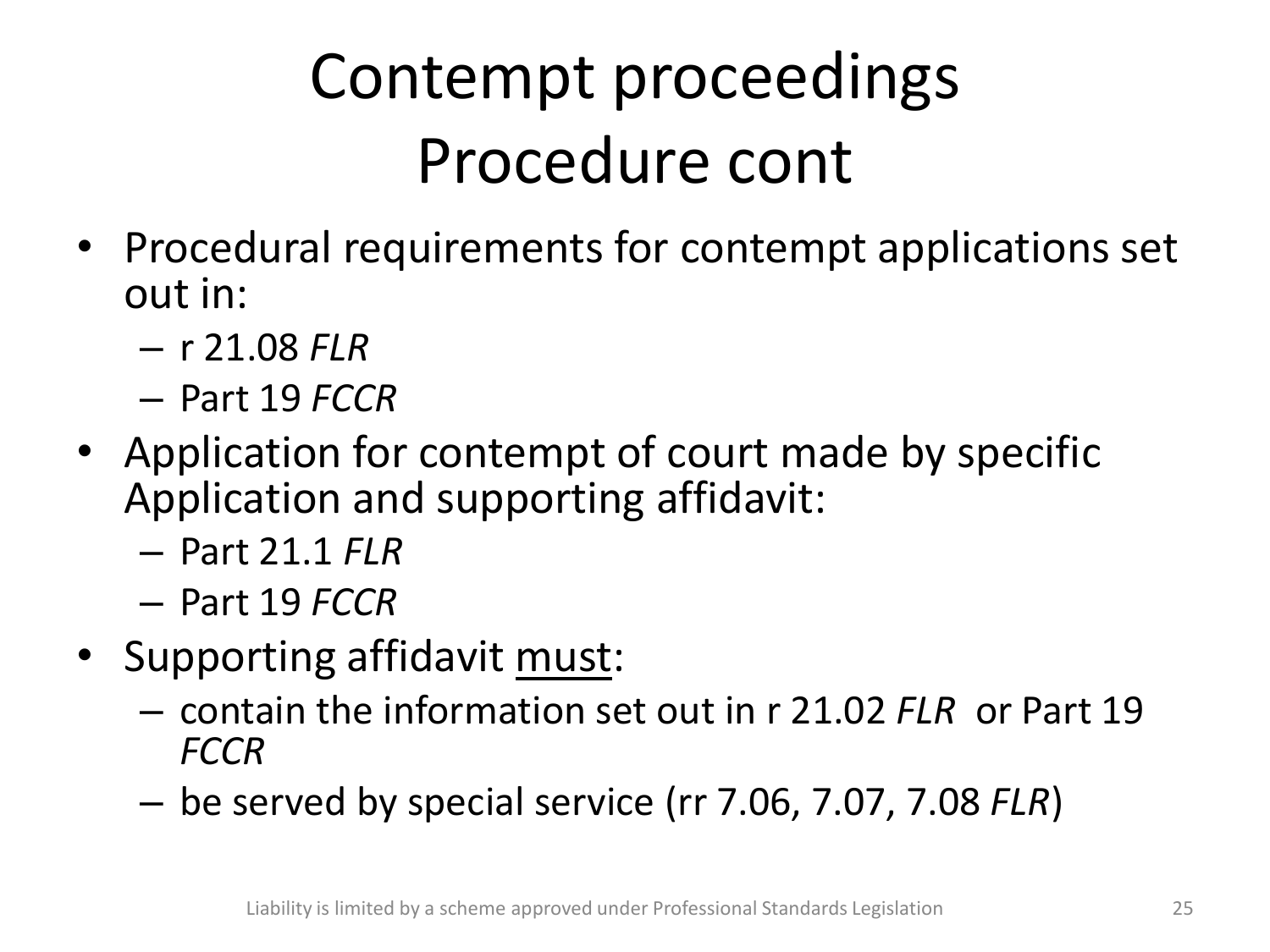## Contempt proceedings Sentencing

- Discretion in relation to penalty for conviction for contempt must be exercised with great care:
	- *LGM v CAM (Contempt)* (2008) FLC 93-355
- Purpose is twofold:
	- deter contempt in the interest of the public and administration of justice
	- punish non-complying parties
	- *Kendling and Anor & Kendling (Contempt)* (2008) FLC 93- 384
- Each case turns on its own facts; no sentencing guidelines have been developed:
	- *LGM v CAM (Contempt)* (2008) FLC 93-355